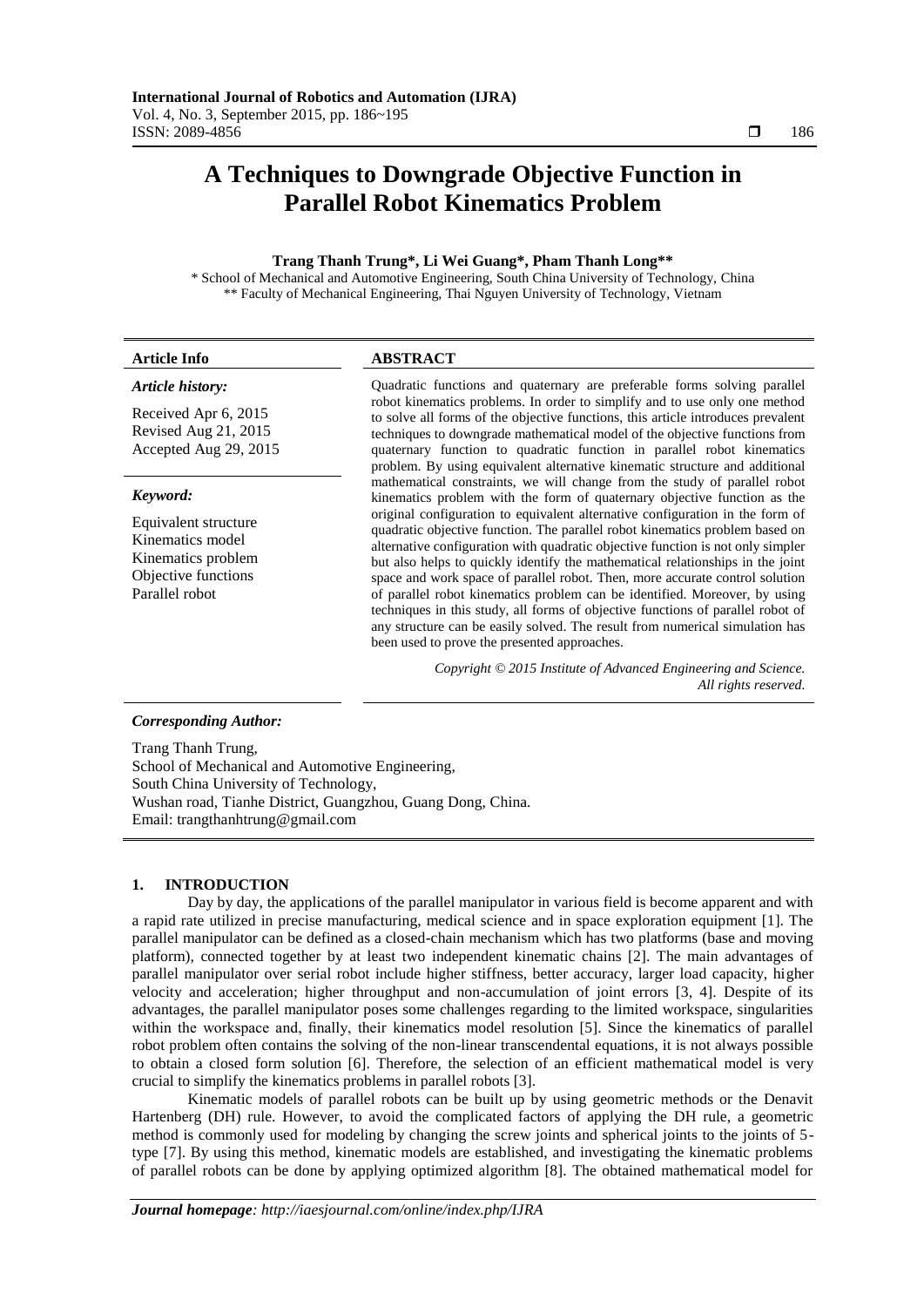revolute joints and prismatic joints will be quadratic functions and quaternary functions respectively [9]. For the applications of the parallel structures having limb configurations of prismatic joints (P) is active joint example RPR or SPS types, the optimization algorithm is no longer appropriate when it encounters quaternary objective functions. In addition, if the quaternary objective functions are kept, it is necessary to use the technique from [10]. Because of desiring continue to use optimized algorithm to solve kinematic problems of parallel robots. This paper presents an alternative configuration to downgrade the order of complicated objective functions to the simpler form. The new technique of changing variables introduced in this paper is suitable for parallel robots with different structure. Therefore, the objective desire of using a single method to study the kinematics for all kinds of parallel robots will gradually become real.

# **2. THE FORM OF THE EQUATION WHEN TRANSFORMING PARALLEL ROBOT KINEMATICS PROBLEM INTO THE OPTIMIZATION PROBLEM**

Suppose that  $\vec{P}(p_x, p_y, p_z, \alpha, \beta, \gamma)$  is the vector representing position and orientation of end effector of the robot. The aim of kinematic control is to achieve high accuracy of position and orientation of the end effector. Therefore, it is necessary to determine the joint variable  $\theta_i$  so that the error of position and orientation is smallest while satisfying the conditions of structural constraints.

 $\theta = (\theta_1, \theta_2, \dots, \theta_n)$ : is the vector of joint variables.

Joint space D determines the domain of the following joint variables:

$$
\begin{cases} a_1 \le \theta_1 \le b_1 \\ a_2 \le \theta_2 \le b_2 \\ \vdots \\ a_n \le \theta_n \le b_n \end{cases} \tag{1}
$$

where:  $a_i$  and  $b_i$  are constraints of joint variables  $\theta_i$ .

 $T = f(\theta)$ : function describing the deviation of position and orientation of the end effector. The problem determining the value of the joint variables is written as follows:

$$
\begin{cases}\nT = f(\theta_1, \theta_2, \dots \theta_n) \to \text{minimize} \\
a_i \le \theta_i \le b_i \\
\theta_i \in D; i = 1 \div n\n\end{cases}
$$
\n(2)

This is the equation of parallel robot kinematics problem when transformed into problem optimizing *n* unknown nonlinear function, with linear constraints.

# **3. ASSOCIATED EQUATION OF PARALLEL ROBOT WHEN DRIVEN BY REVOLUTE JOINTS OR PRISMATIC JOINT**

**3.1. Associated equation when driven by revolute joints**  In parallel robot 3RRR driven by revolute joints as Figure 1.



Figure 1. Parallel robot with 3RRR structur

*A Techniques to Downgrade Downgrade Objective Function in Parallel Robot … (Trang Thanh Trung)*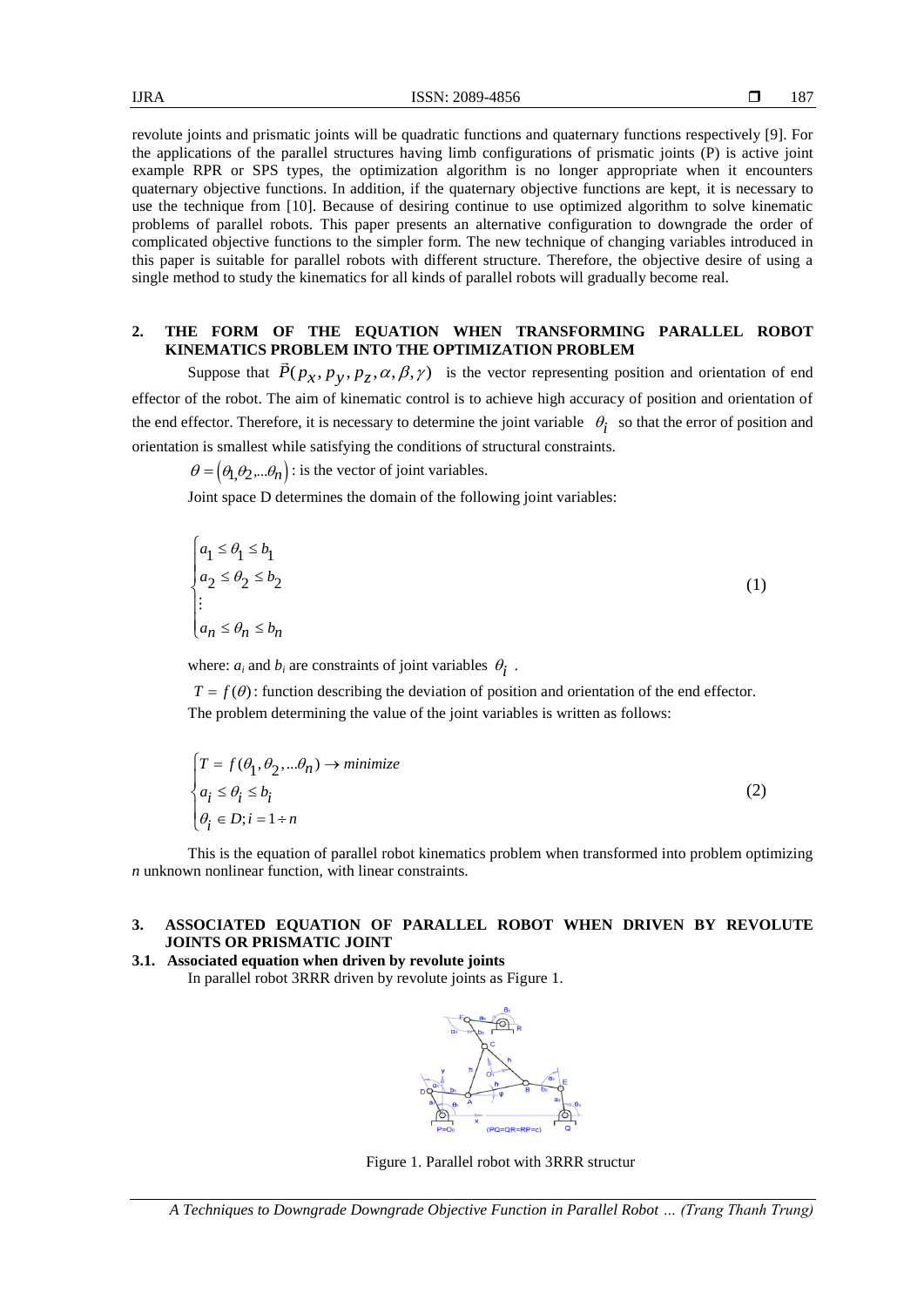Because the robot has symmetrical structure when taking into consider the closed loop vector equation passing through the points  $O_0 \equiv P, D, A, O_1$  of the *1<sup>st</sup>* limb:

$$
\overline{O_0O_1} = \overline{O_0D} + \overline{DA} + \overline{AO_1}
$$
\n(3)

The detailed equation has form:

$$
\begin{vmatrix} x_{01} \\ y_{01} \end{vmatrix} = \begin{vmatrix} a_1 \cos(\theta_1) \\ a_1 \sin(\theta_1) \end{vmatrix} + \begin{vmatrix} b_1 \cos(\theta_1 + \alpha_1) \\ b_1 \sin(\theta_1 + \alpha_1) \end{vmatrix} + \begin{vmatrix} h\sqrt{3} \cos(\varphi + 30) \\ \frac{h\sqrt{3}}{3} \sin(\varphi + 30) \end{vmatrix}
$$
  
\n
$$
\Leftrightarrow \begin{cases} x_{01} = a_1 \cos(\theta_1) + b_1 \cos(\theta_1 + \alpha_1) + \frac{h\sqrt{3}}{3} \cos(\varphi + 30) \\ y_{01} = a_1 \sin(\theta_1) + b_1 \sin(\theta_1 + \alpha_1) + \frac{h\sqrt{3}}{3} \sin(\varphi + 30) \end{cases}
$$
\n(4)

When kinematic problem is structured based on (2), value of joint variables  $\theta_1, \alpha_1$  is determined so that position error  $x_{01}$ ,  $y_{01}$  and orientation error  $\varphi$  of the end effector reach minimum value. Therefore, objective function T describing deviation of position and orientation of the end effector is determined as follows:

$$
T = [x_{01} - (a_1 \cos(\theta_1) + b_1 \cos(\theta_1 + \alpha_1) + \frac{h\sqrt{3}}{3} \cdot \cos(\varphi + 30))]^2 +
$$
  
\n
$$
[y_{01} - (a_1 \sin(\theta_1) + b_1 \sin(\theta_1 + \alpha_1) + \frac{h\sqrt{3}}{3} \cdot \sin(\varphi + 30))]^2 \implies \text{minimize}
$$
\n(5)

Obviously, (5) is always  $\geq 0$ , thus minimize value achieved is 0 equivalent to (4) satisfied. Function (5) has its own name called Rosenbrock-Banana function [11], the most appropriate algorithm to solve this functional is Generalized Reduced Gradient (GRG) algorithm [9, 12].

# **3.2. Associated equation when driven by prismatic joints**

Consider detailed diagram of one limb  $OA_3B_3P$  of parallel robot with 3RPS structure (Figure 2).



Figure 2. Parallel robot with 3RPS structure

Associated vector equation has the following form:

$$
\overline{d_i} = -\overline{a_i} + \overline{P} + R_{\text{RPY}} \overline{b_i}
$$
\n<sup>(6)</sup>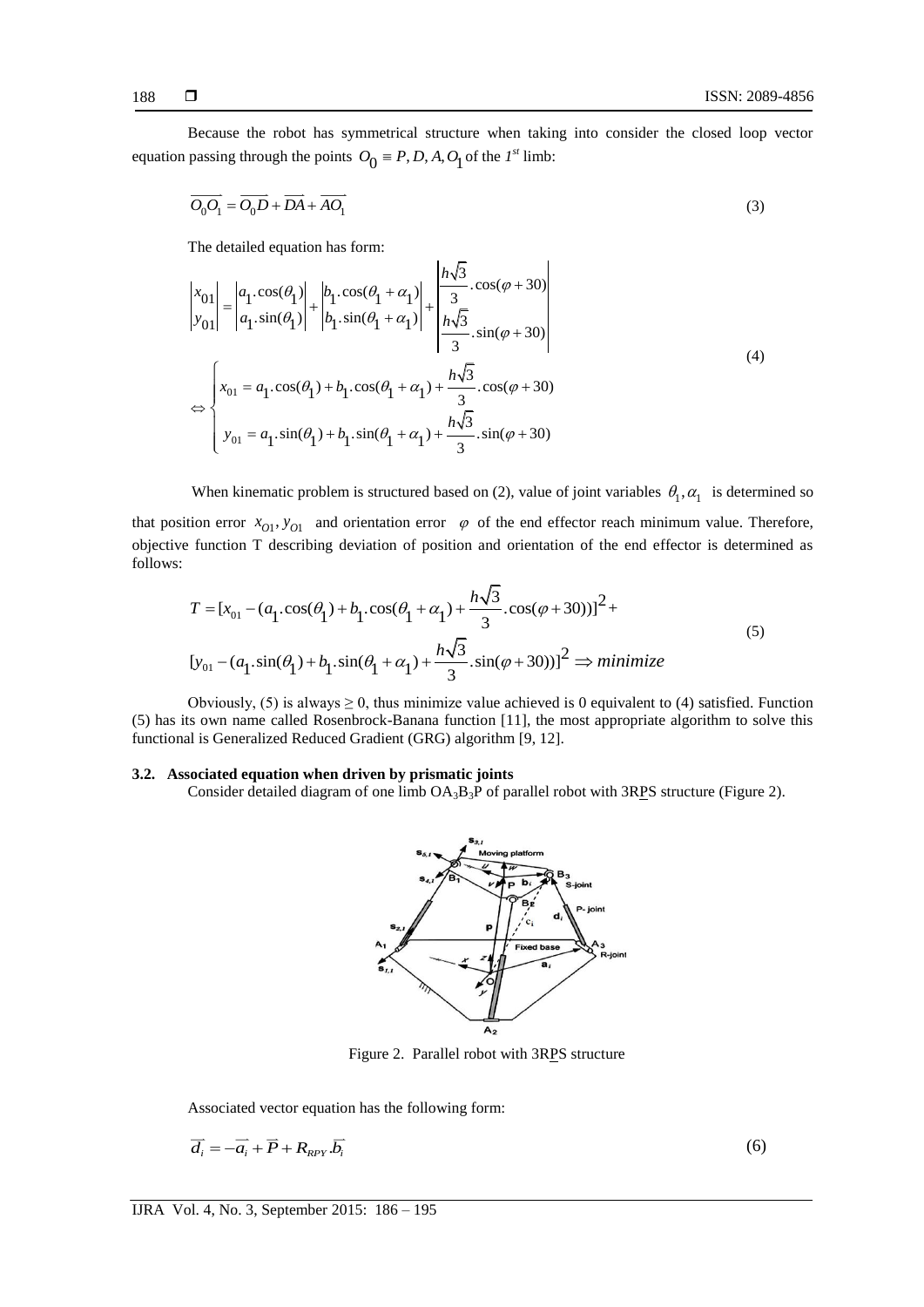The length of  $i^{th}$  limb that is the distance between two ends of vector  $c_i$  and  $a_i$  is determined as follows:

$$
d_i = \sqrt{(c_{ix} - a_{ix})^2 + (c_{iy} - a_{iy})^2 + (c_{iz} - a_{iz})^2} = \sqrt{(\overline{c_i} - \overline{a_i})(\overline{c_i} - \overline{a_i})}
$$
(7)

When the objective function is structured based on (2), similar to section A, objective function is in

the form of quaternary function due to the presence of prismatic joint variables 
$$
d_i
$$
:  
\n
$$
T = \sum_{i=1}^{n} \left[ (c_{ix} - a_{ix})^2 + (c_{iy} - a_{iy})^2 + (c_{iz} - a_{iz})^2 - d_i^2 \right]^2 \Rightarrow minimize
$$
\n(8)

# **4. EQUIVALENT ALTERNATIVE KINEMATIC MODEL**

From section 3, it can be seen that for the parallel robot driven by the prismatic joints, the objective function of the parallel robot kinematics problem always is in quaternary form, thus GRG algorithm is no longer appropriate to solve this form of function. To solve objective function containing fourth order variables, there are some appropriate methods such as Newton Raphson, Hook-Jeeves, Fletcher Powell [10] . In order to simplify and to use only one method - the GRG algorithm to solve the quaternary objective function in parallel robot kinematics problem. This article presents a method to downgrade the objective function based on equivalent alternative kinematic configuration. The down gradation of objective function is not merely a change of variable in mathematical models, but also requires appropriate kinematic structure between the two configurations.

#### **4.1. Methods to determine equivalent alternative configuration**

The determination of equivalent alternative configuration should be based on the structure of the robot to switch to an equivalent kinematic structure driven by the revolute joint instead of structure driven by the prismatic joint to avoid quaternary function as mentioned above.

## **4.1.1. In case of using one revolute joint to replace one prismatic joint**

In case of the movement of the prismatic joint axis changes as parallel robot 3RPS, 6SPS, equivalent alternative configuration proposed for this form of structure show in Figure 3.



Figure 3. Equivalent structure when prismatic joints are replaced by revolute joints

The alternative configuration is used to create mathematical models having the form of quadratic objective function. It is required to retain the robot's actuators; only the drive part is replaced to get a structure with similar kinematic functions.

In the alternative configuration requires calculation of factors such as the direction of joint axis, activity limitations of revolute joints in specific relation with movement limitations of prismatic joints in the original configuration so that shape and volume of the workspace of the two structures is the same.

In Figure 3, AB limb originally is a prismatic joint (full association of the limb is SPS) with control variable is the distance between two points A, B, and equal to *d*. AB limb can be replaced by ACB limb with SRS configuration, the degrees of freedom of the structure remains unchanged. In order to keep the volume and workspace of the robot constant it is necessary to convert keep overhead equivalently range of variation of *d* and *q* variables.

Figure 4 is examples of equivalent alternative configurations for the parallel robot 3RPS and 6SPS.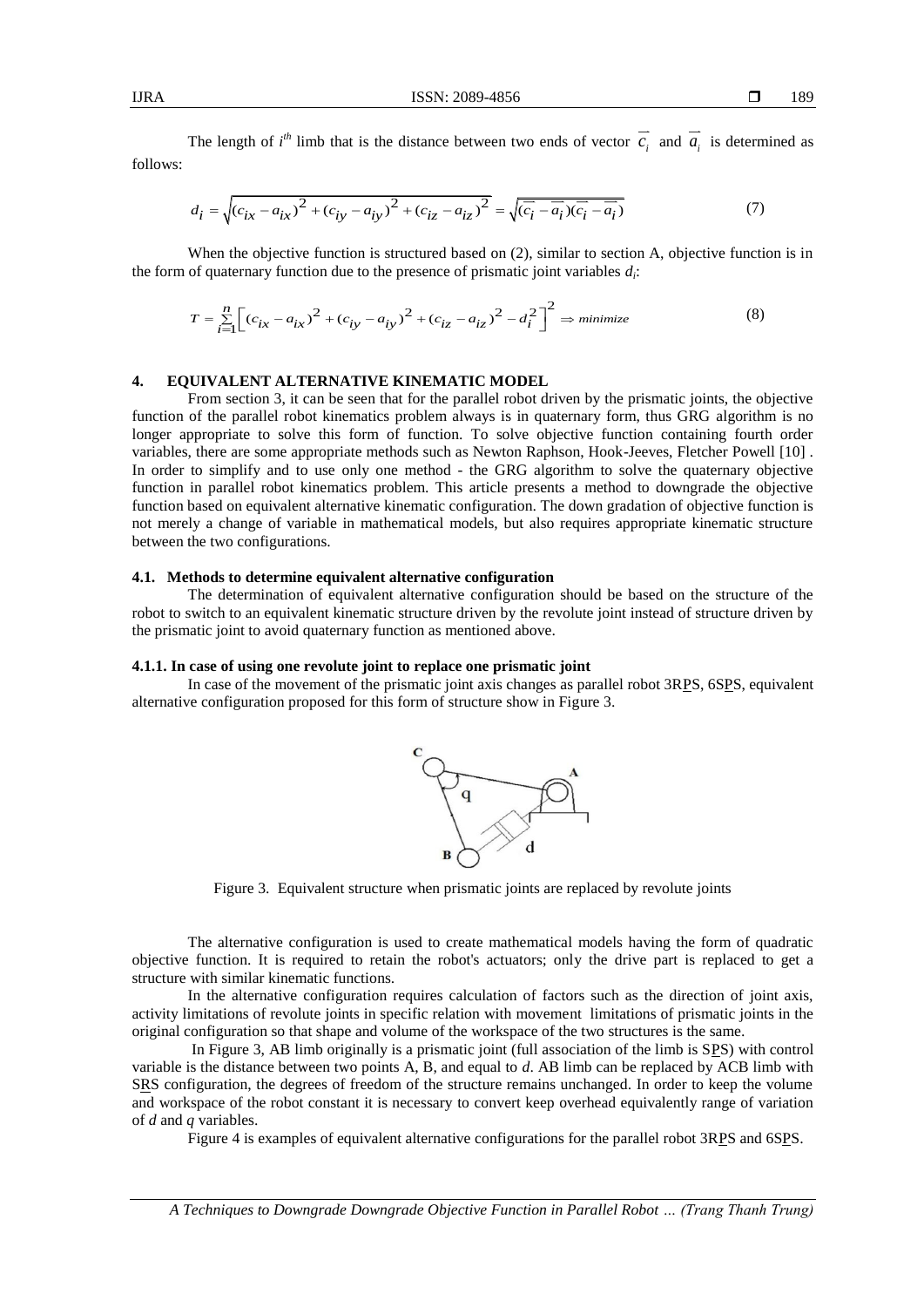

Figure 4. Original configurations of robot 3RPS, 6 SPS(4b, 4d) and equivalent alternative configurations (4a, 4c) respectively

# **4.1.2. In case of using two revolute joints to replace one prismatic**

In case the direction of prismatic joint axis is fixed as in robot 3PRRR (Figure 5a), the equivalent alternative configuration using two revolute joints RR to replace one prismatic joint P has constraints conditions attached as Figure 5b.

Because the direction of prismatic joint is fixed, only the distance between point A and point C in the direction of prismatic joint is changing. Hence, alternative configuration needs further description by other constraints conditions to create equivalency in terms of kinematics between the two configurations.

Consider alternative configuration of Figure 5b, to ensure that the movement of the prismatic joint is in accordance with the direction of Y-axis, the additional mathematical constraints that the alternative configuration needs is:

$$
AB=BC=a \text{ and } 2q_1=q_2 \tag{9}
$$



Figure 5. Robot 3PRRR (5a) and equivalent alternative configuration (5b)

Verify the mathematical constraints, the trajectory equation of point C is in the following form:

$$
\begin{cases}\nx_c = AB \cdot \cos(q_1) - BC \cdot \cos(\frac{q_2}{2}) \\
y_c = AB \cdot \sin(q_1) + BC \cdot \sin(\frac{q_2}{2})\n\end{cases}
$$
\n(10)

Substitute (9) to (10) has:

$$
\begin{cases} x_c = 0 \\ y_c = 2a \sin(q_1) \end{cases} \forall q_1
$$
 (11)

Thus with the constraint  $(9)$ , the locus of point C is the line coincides with the vertical Y-axis or is the movement direction of prismatic joint in the original configuration.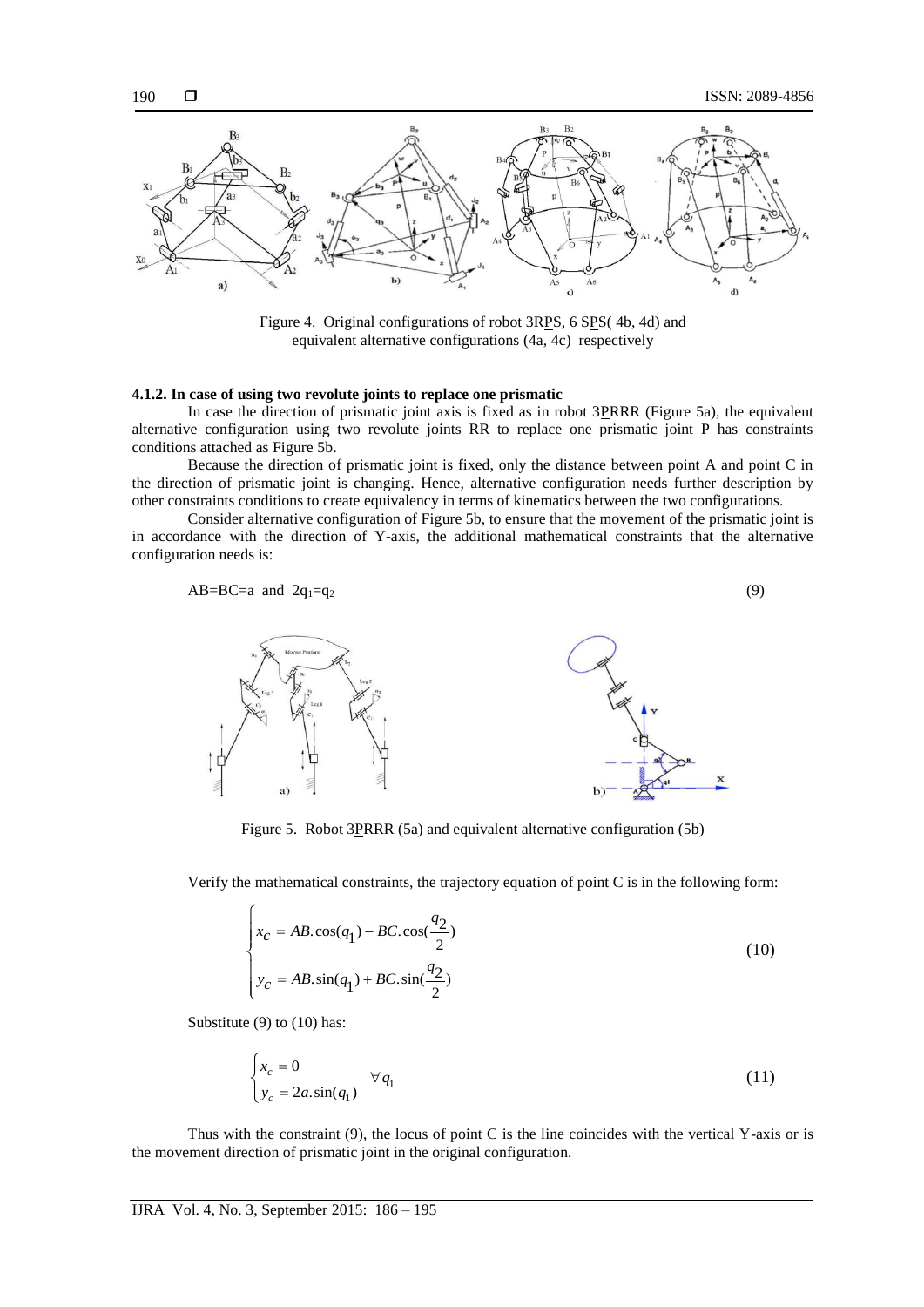After equivalent alternative configuration for each type of robot driven by prismatic joint has been identified, the next step needed to done is to develop the objective function of the alternative function. Displacement graph of the original configuration will completely be inferred from the displacement graph of alternative configuration based on geometric relations between the two configurations.

Suppose that in the original configuration objective function has the form:

$$
\[T_i(d_1, d_2, ..., d_n)^2 - a_{i}^2\]^2 = 0\tag{12}
$$

The change of variables formula of two configurations and mathematical constraints:

$$
d_i = f(\theta_i) \tag{13}
$$

The variation of the control variables in the two configurations is:  
\n
$$
d_{i_{\min}} \le d_i \le d_{i_{\max}} \Leftrightarrow \theta_{i_{\min}} \le \theta_i \le \theta_{i_{\max}}
$$
\n(14)

Objective function in alternative configuration has the following form:

$$
[T';(\theta_1, \theta_2, ..., \theta_n) - a']^2 = 0
$$
\n(15)

Equation (15) is always in the form of quadratic function and it is the equivalent alternative kinematic model.

# **5. NUMERICAL SIMULATION EXAMPLE**

Consider control example of Stewart Gough robot (Figure 4d) following a trajectory in space (Figure 6), there is an equation:

$$
\begin{cases}\nx = \pm \sqrt{10196 \cdot \sin^2(t) - 2187 \cdot \sin(t) - 3898.828} \\
y = \pm 100 \cdot \cos(t) \\
z = 100 \cdot \sin(t) \\
0.826 \le t \le 1.5708\n\end{cases}
$$
\n(16)



Since prismatic joints axis of the Stewart Gough robot has direction that can be changed so the alternative configuration selected is the type in which a revolute joint replaces a prismatic joint Figure 7.



Figure 7. Geometric relation between original variable di and new variable  $\theta_{2i}$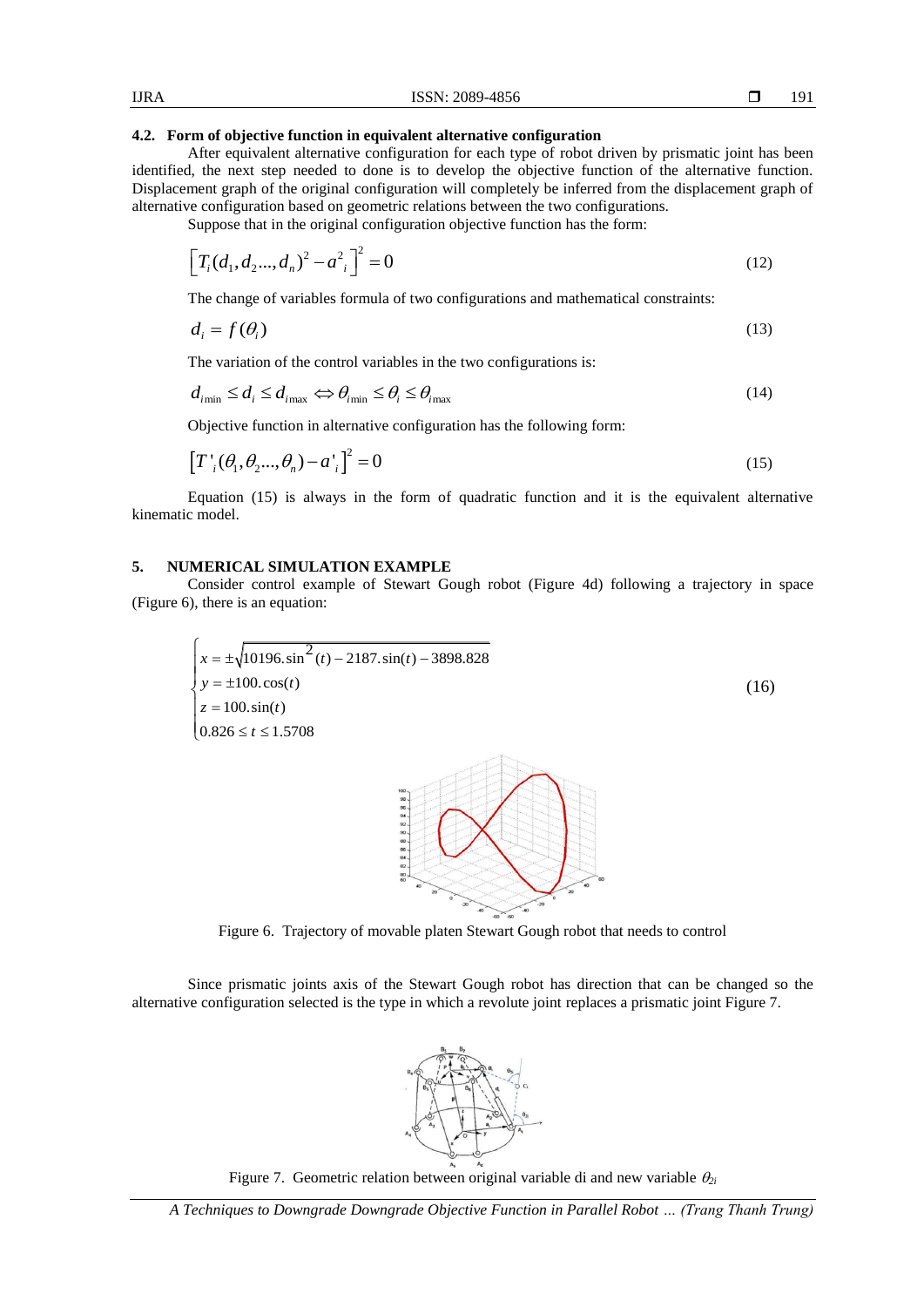Firstly, the change of variables formula must be developed. In the original configuration, control variable is the length of direction axis di, in the alternative configuration control variable is the angle  $\theta_{2i}$ .

To simplify, in alternative configuration suppose that the length of 2 links  $A_i C_i = C_i B_i = a = const$ ,

then 
$$
\Delta A_i C_i B_i
$$
 is isosceles triangle with apex  $C_i$ , apply the cosine function in  $\Delta$  we have:  
\n
$$
A_i B_i^2 = A_i C_i^2 + C_i B_i^2 - 2 \times A_i C_i \times C_i B_i \times \cos \angle A_i C_i B_i
$$
\n
$$
\Leftrightarrow \angle A_i C_i B_i = \arccos(\frac{A_i C_i^2 + C_i B_i^2 - A_i B_i^2}{2 \times A_i C_i \times C_i B_i})
$$
\n(17)

On the other hand 
$$
\hat{\theta}_{2i} = 180^{\circ} - \angle A_i C_i B_i
$$
 so  
\n
$$
\hat{\theta}_{2i} = 180^{\circ} - \arccos(\frac{A_i C_i^2 + C_i B_i^2 - A_i B_i^2}{2 \times A_i C_i \times C_i B_i}) \Leftrightarrow \hat{\theta}_{2i} = 180^{\circ} - \arccos(\frac{2a^2 - d^2}{2a^2})
$$
\n(18)

Equation (18) is the formula to change variables between two configurations.

Since the limbs of Stewart Gough robot have identical structures, detailed development of *i th* limb of robot is as shown in Figure 8.



Figure 8. Detailed development diagram of *i*<sup>th</sup> limb of Stewart Gough robot in alternative configuration

Associated vector equation has the following form:

Associated vector equation has the following form:  
\n
$$
\overrightarrow{OP} + R_{RPY} \cdot \overrightarrow{PB_i} - \overrightarrow{OA_i} = \overrightarrow{A_i C_i} + \overrightarrow{C_i B_i} \Leftrightarrow \overrightarrow{OP} = \overrightarrow{A_i C_i} + \overrightarrow{C_i B_i} - R_{RPY} \cdot \overrightarrow{PB_i} + \overrightarrow{OA_i}
$$
\nwhere  $R_{RPY}$  is matrix Roll-Pitch-Yaw.  
\n
$$
\begin{bmatrix} c\beta.c\gamma & sa.s\beta.c\gamma - ca.s\gamma & ca.s\beta.c\gamma + sa.s\gamma \\ s\beta.u & s\alpha su + sa su & s\alpha s\beta.u & s\alpha su \end{bmatrix}
$$
\n(19)

where  $R_{RPY}$  is matrix Roll-Pitch-Yaw.

$$
R_{RPY} = R(z, \gamma)R(y, \beta)R(x, \alpha) = \begin{bmatrix} c\beta \cdot cy & \alpha \cdot \beta \cdot cy & \alpha \cdot \beta \cdot cy & \alpha \cdot \beta \cdot cy & \alpha \cdot \beta \cdot cy & \alpha \cdot \beta \cdot cy \\ c\beta \cdot cy & \alpha \cdot \beta \cdot cy & \alpha \cdot \beta \cdot cy & \alpha \cdot \beta \cdot cy & \alpha \cdot \beta \cdot cy \\ c\beta \cdot cy & \alpha \cdot \beta \cdot cy & \alpha \cdot \beta \cdot cy & \alpha \cdot \beta \cdot cy \end{bmatrix} \tag{20}
$$

Detailed development (19):

Details of the image shows a linear combination of the following matrices:

\n
$$
\begin{bmatrix}\np_x \\
p_y \\
p_z\n\end{bmatrix} =\n\begin{bmatrix}\na s\theta_{3i} c\theta_{1i} + a s\theta_{3i} c(\theta_{1i} + \theta_{2i}) \\
a c\theta_{3i} + a c\cos(\theta_{2i}) c\cos(\theta_{3i}) \\
a s\theta_{3i} s\theta_{1i} + a s\theta_{3i} s(\theta_{1i} + \theta_{2i})\n\end{bmatrix} +\n\begin{bmatrix}\nx_{Ai} \\
y_{Ai} \\
z_{Ai}\n\end{bmatrix} -\n\begin{bmatrix}\nc\beta c\gamma & s\alpha s\beta c\gamma - c\alpha s\gamma & c\alpha s\beta c\gamma + s\alpha s\gamma \\
c\beta s\gamma & s\alpha s\beta s\gamma + c\alpha c\gamma & c\alpha s\beta s\gamma - s\alpha c\gamma \\
-s\beta & s\alpha c\beta\n\end{bmatrix}\n\begin{bmatrix}\nx_{ci} \\
y_{ci} \\
z_{ci}\n\end{bmatrix}
$$
\n(21)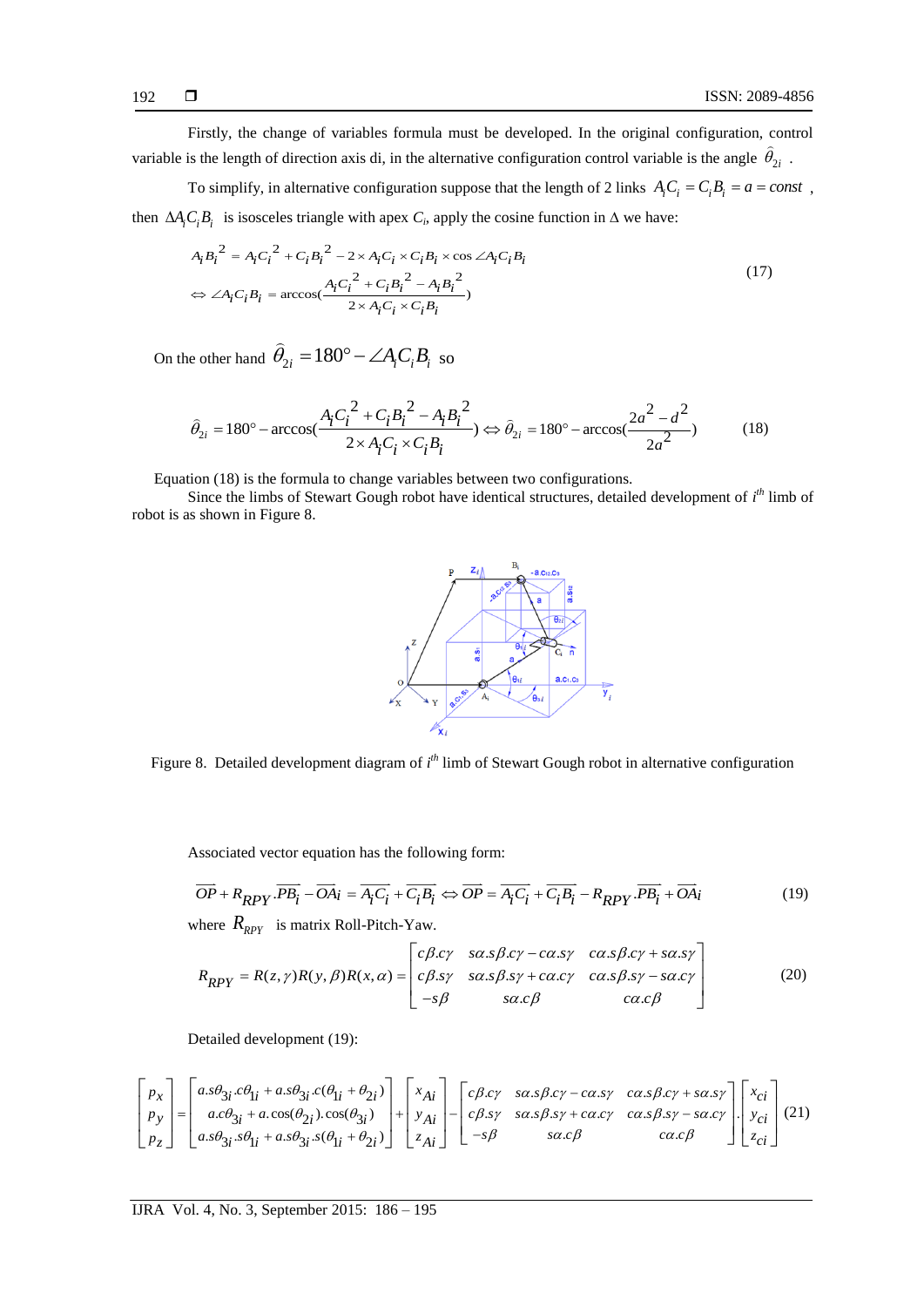where "c" and "s" are symbols of cosine and sin;  $\alpha, \beta, \gamma$  are the orientation angle of moving platform. When the objective function is structured based on (2), objective function of robot is determined as follows: where "c" and "s" are symbols of cosine and sin;  $\alpha$ ,  $\beta$ ,  $\gamma$  are the orientation angle of m<br>When the objective function is structured based on (2), objective function of robot is determin<br> $\{[p_x - a.s\theta_{3i}.c\theta_{1i} - a.s\theta_{$ 

llows:  
\n
$$
\{ [p_x - a_s \theta_{3i} . c\theta_{1i} - a_s \theta_{3i} . c(\theta_{1i} + \theta_{2i}) + c\beta . c\gamma . x_{Ci} + (s\alpha . s\beta . c\gamma - c\alpha . s\gamma). y_{Ci} +
$$
\n
$$
T = \sum_{i=1}^{6} \frac{(c\alpha . s\beta . c\gamma + s\alpha . s\gamma). z_{Ci} - x_{Ai}^2 + [p_y - a_c \theta_{3i} . c\theta_{1i} - a_c(\theta_{1i} + \theta_{2i}). c\theta_{3i} + c\beta . s\gamma . x_{Ci} \qquad (22)
$$
\n
$$
-s\beta . x_{Ci} + s\alpha . c\beta . y_{Ci} + c\alpha . c\beta . z_{Ci} - z_{Ai}^2 \} \Rightarrow \text{minimize}
$$

Using the GRG algorithm to solve equation (22), the results are displacement graph of 6 control joints  $\theta_{2i}$  passing through 24 key points of the trajectory in alternative configuration and converted displacement graph of prismatic joint di in original configuration as in Figure 9.



Figure 9. The converted displacement graph of 6 equivalent joint variables between the replacement configuration and the original structure

*A Techniques to Downgrade Downgrade Objective Function in Parallel Robot … (Trang Thanh Trung)*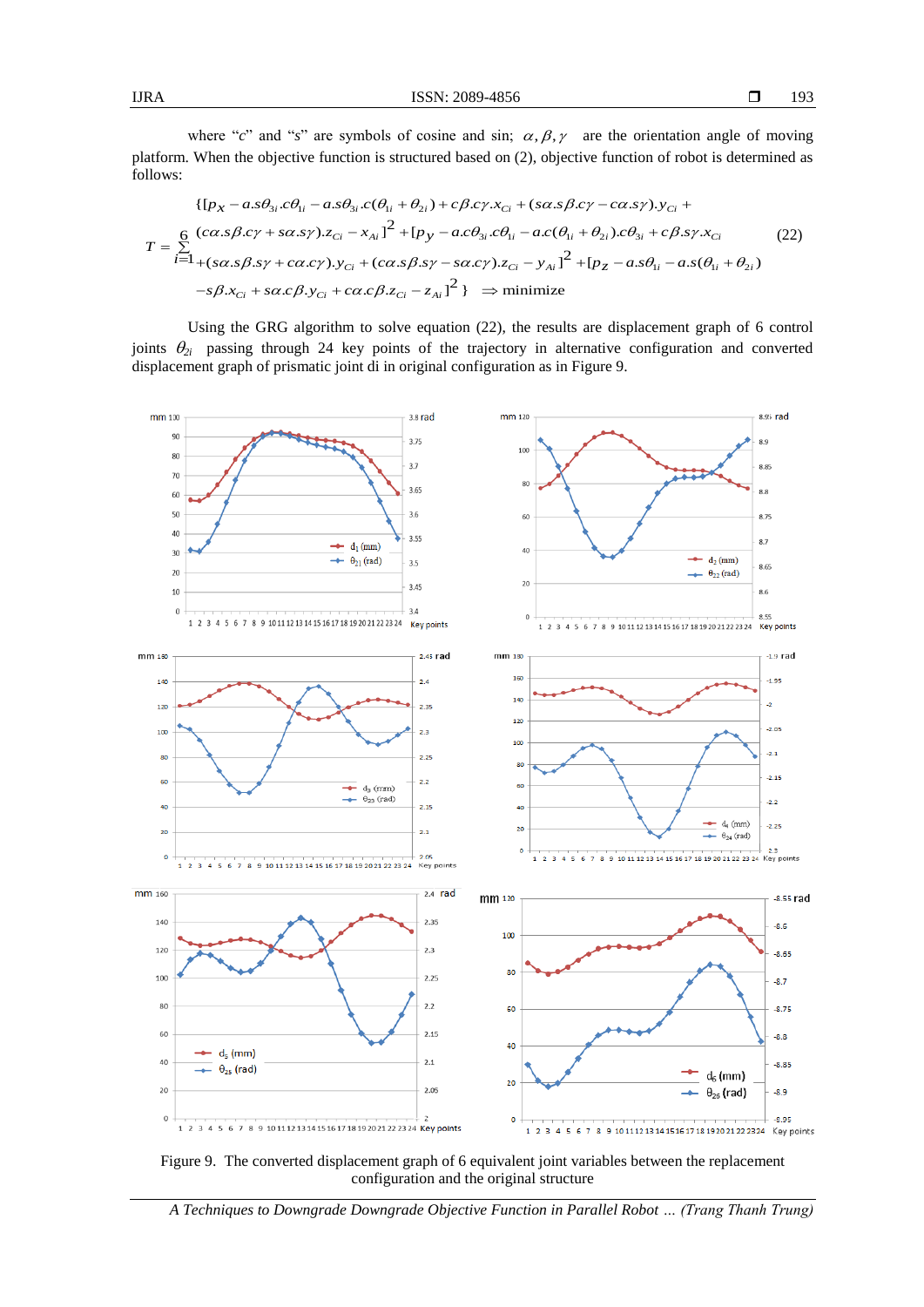By using alternate configuration to find displacement graph of 6 limbs use revolute joint, use the formula changed to redefine the displacement graph of 6 limbs use prismatic joint in the original configuration. This is the kinematics control information of Stewart Gough robot.

#### **6. CONCLUSION**

By using the technique to downgrade objective function based on equivalent alternative configuration, the difficulties encountered regarding the order of the objective function forms solving parallel robot kinematics problems has been resolved. Equivalent alternative configurations proposed in the article use one revolute joint or a combination of two revolute joints to replace a prismatic joint along with different kinematic constraints described in solution selection conditions of optimization problem. All parallel robots having the form of quaternary objective function can be downgraded to quadratic objective function, from which the parallel robot kinematics problem can be simplified and its solutions can be quickly found. This technique has been tested on many different types of parallel robot with different structures and the results show that the applicability of this technique in practice is very high.

Parallel robot kinematics problem often has many mathematical solutions, in addition to finding accurate control solution, identification of extra parameters  $(\theta_{1i}, \theta_{3i})$  as in example of section 5) in limbs of

parallel robot to establish a unique solution relation in joint space and workspace is an issue needed discussed. This is a research direction that we will discuss in another paper.

#### **REFERENCES**

- [1] Y.D. Patel, P.M. George, Parallel manipulators applications-A survey. *Modern Mechanical Engineering*, vol. 2, pp. 57-64, 2012.
- [2] Tanio K.Tanev. Kinematics of a hybrid (parallel–serial) robot manipulator. *Mechanism and Machine Theory*, vol 35(9), pp. 1183-1196, September 2000.
- [3] Serdar Kucuk. Kinematics, Singularity and Dexterity Analysis of Planar Parallel Manipulators Based on DH Method. *Robot Manipulators New Achievements*, Aleksandar Lazinica and Hiroyuki Kawai (Ed.). InTech, pp. 387- 400, 01 April, 2010.
- [4] Kang, B.; Chu, J. & Mills, J. K. Design of high speed planar parallel manipulator and multiple simultaneous specification control. *Proceedings of IEEE International Conference on Robotics and Automation*, South Korea, pp. 2723-2728, 2001.
- [5] Luc Rolland, The Forward Kinematics Problem with an exact algebraic Method for the general parallel robot. *VSP and Robotics Society of Japan* , vol 19( 9), pp. 995– 1025, 2005.
- [6] Sapra. R, Mathew. M, Majumder. S. A Solution to Inverse Kinematics Problem Using the Concept of Sampling Importance Resampling. *Advanced Computing & Communication Technologies (ACCT),* Fourth International Conference on, Rohtak, pp. 471 – 477, 8-9 Feb. 2014
- [7] J.-P. MERLET. Parallel Robots (Second Edition). Published by Springer, P.O. Box 17, 3300 AA Dordrecht, The Netherlands 2006.
- [8] Ozgur Yeniay. A comparative study on optimization methods for the constrained nonlinear programming problems. *Mathematical Problems in Engineering, Hindawi Publishing Corporation*, vol 2, pp.165–173, 2005.
- [9] Pham Thanh Long, A New Method to Solve the Reverse Kinematic Robot Problem. *ISTS Swissotel Le Concorde, Bangkok Thailand*, pp. 43-46, November 21-24/2012
- [10] Domagoj Jagobovic, Ocjena ucinkovitosti postupaka za rjesavanje kinematike Stewartowih paralelnih mehanizama. Magistarski Rad, zagreb, pp. 81, 2001.
- [11] L. Yan and D. Ma. Global Optimization for constrained nonlinear programs using line-up competition algorithm. *Compus. Oper. Res*, vol 25(11-22), pp. 1601-1610, 2001.
- [12] L. S. Lasdon, A. D. Warren, A. Jain, and M. Ratner (1978) Design and Testing of a generalized reduced gradient code for nonlinear Programming, *ACM Trans. Math. SoftWare*, vol 4(1), pp. 34-50, 1978.

#### **BIOGRAPHIES OF AUTHORS**



**Trang Thanh Trung** was born in Gang Thep, Thai Nguyen City, Viet Nam in 1983. He is the Ph. D. candidate at the School of Mechanical and Automotive Engineering, South China University of Technology, China. He received the B.S, M.S. degrees in Mechanical Engineering from Thai Nguyen University, Viet Nam in 2006, 2010, respectively.

From 2008 to 2012, he was a lecturer at Thai Nguyen University of Technology, Viet Nam. His research interest covers robot control technology and machine learning. There were 02 articles published in magazines and conferences. Corresponding author of this paper.